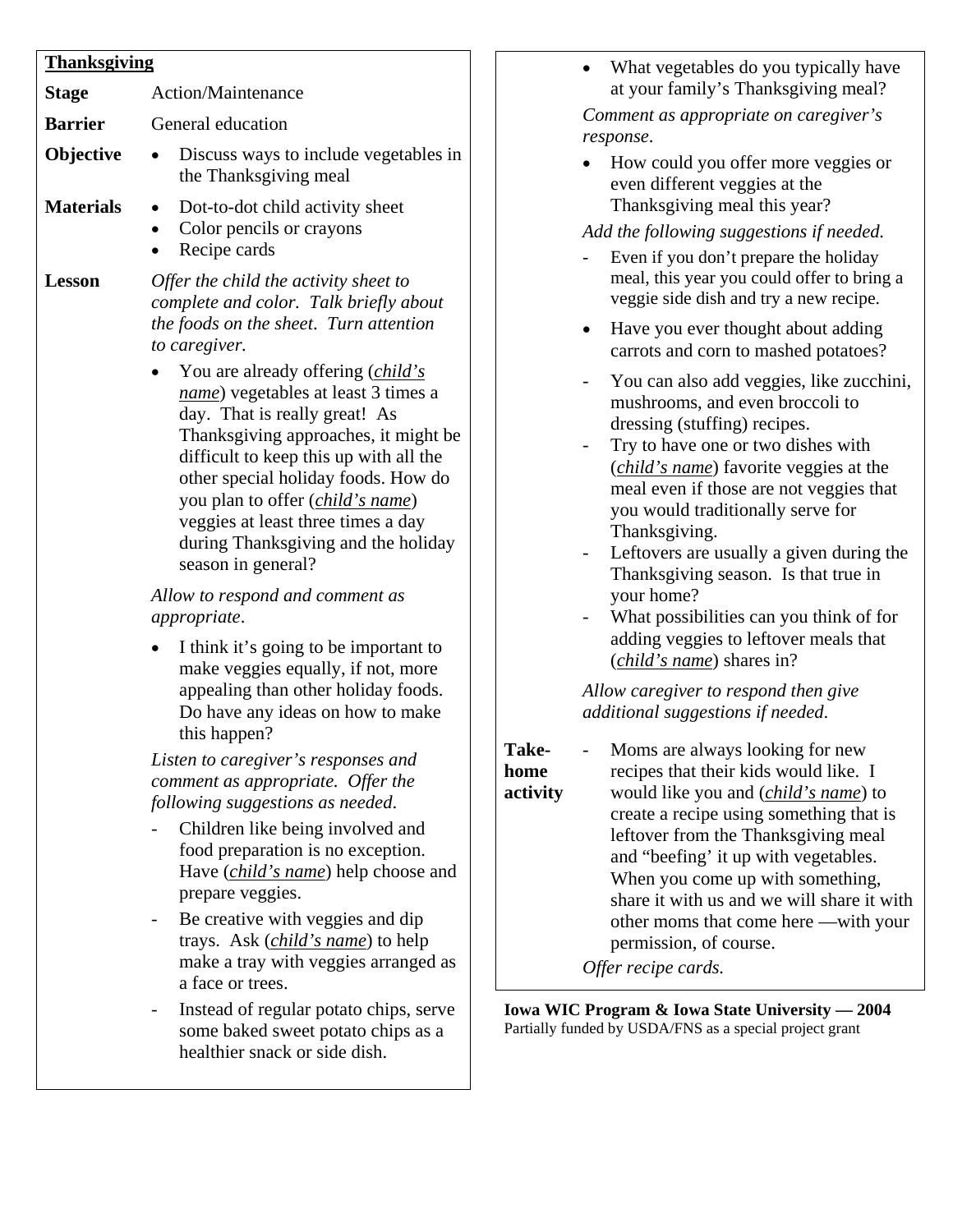#### **El día de Acción de Gracias**

| El día de Acción de Gracias      |                                                                                                                                                                                                                                                                                                                                                                                                                                                                                                                                                                                                                          |  |
|----------------------------------|--------------------------------------------------------------------------------------------------------------------------------------------------------------------------------------------------------------------------------------------------------------------------------------------------------------------------------------------------------------------------------------------------------------------------------------------------------------------------------------------------------------------------------------------------------------------------------------------------------------------------|--|
| Etapa                            | Acción/Mantenimiento (A/M)                                                                                                                                                                                                                                                                                                                                                                                                                                                                                                                                                                                               |  |
| <b>Obstáculo</b>                 | Educación general                                                                                                                                                                                                                                                                                                                                                                                                                                                                                                                                                                                                        |  |
| Objetivo                         | Discutir maneras de incluir verduras en<br>la cena del día de Acción de Gracias                                                                                                                                                                                                                                                                                                                                                                                                                                                                                                                                          |  |
| <b>Materiales</b>                | Actividad de conectar los puntos para<br>los niños<br>Lápices de colores/crayolas<br>Recetas                                                                                                                                                                                                                                                                                                                                                                                                                                                                                                                             |  |
| <b>Actividad</b><br>para el niño | $Ofr$ ézcale al niño(a) una hoja de la actividad<br>de conectar los puntos y pase unos minutos<br>hablándole sobre las verduras que aparecen<br>en la hoja de colorear. Dirija su atención a la<br>persona que cuida al niño(a)<br>Ya usted le está ofreciendo verduras a<br>(nombre del niño $(a)$ ) por lo menos tres<br>veces al día. Eso es muy bueno. Como<br>el día de Acción de Gracias se está<br>acercando, puede ser difícil continuar<br>esto ya que hay otras comida especiales<br>en la mesa. ¿Cómo planea ofrecerle<br>verduras a (nombre del niño (a)) por lo<br>menos tres veces al día durante la época |  |

*Dele tiempo a que responda y comente según sea apropiado.*

• Como van a haber comidas especiales en la mesa, los platillos de verduras deben ser muy llamativos para que llamen la atención. ¿Puede pensar en maneras para que (nombre del niño (a)) se interese en las verduras durante la época de Acción de Gracias?

*Escuche, comente según sea apropiado y ofrezca las siguientes sugerencias según sean necesarias.*

- A los niños les gusta envolverse en muchas actividades y la preparación de alimentos no es una excepción. Usted puede hacer que (*nombre del niño(a)*) ayude a elegir y preparar las verduras.

- Sea creativa con las bandejas de verduras y aderezos. Haga que (*nombre del niño(a)*) ayude a preparar una bandeja con verduras acomodadas en forma de caras o árboles.
- ¿Normalmente, qué verduras usted ofrece en la cena de Acción de Gracias?

*Comente según sea apropiado a las respuestas de la persona que cuida al niño. Añada las siguientes sugerencias si es necesario*.

- Aunque usted no prepare la cena del día de Acción de Gracias, este año puede ofrecerse a traer un platillo de verduras o intentar una nueva receta nueva.
- ¿Alguna vez ha pensado en añadirle zanahorias o maíz al puré de papas?
- También puede añadir verduras como camote, champiñones y brócoli a recetas con aderezos.
- Trate de tener uno o dos platos con las verduras favoritas de (*nombre del niño (a)*) aunque no sea "tradicional o típica" para la cena del día de Acción de Gracias.
- Muchas veces sobra comida en la época del día de Acción de Gracias. ¿Esto pasa en su casa?
- ¿De qué manera piensa que puede añadir verduras a los sobrantes de comida, de la que (*nombre del niño(a)*) come?

*Dele tiempo a que responda y añada sugerencias adicionales si es necesario.*

- **Actividad para la casa**
- Las madres siempre están buscando nuevas recetas que les gusten a sus niños (as). Me gustaría que usted y (*nombre del niño(a*) preparen una receta usando algo que haya sobrado de la cena del día de Acción de Gracias y añadiéndole verduras. Si se le ocurre una receta muy buena, compártala con nosotros y la compartiremos con otras madres que vengan-con su permiso por supuesto.

*Ofrezca las tarjetas de recetas.* 

**Iowa WIC Program & Iowa State University — 2004**  Partially funded by USDA/FNS as a special project grant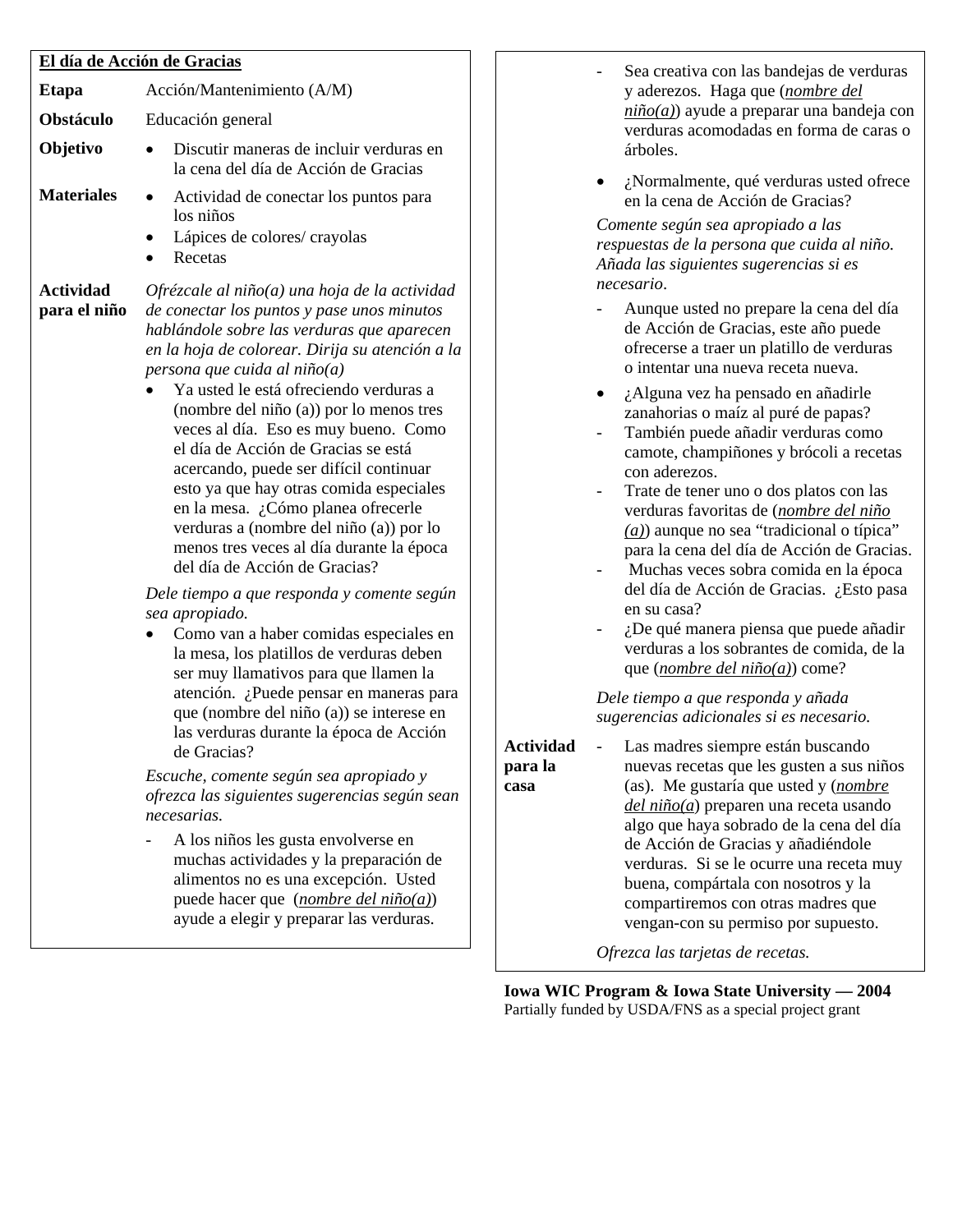

## **COWBOY MASHED POTATOES**

- 2 pounds potatoes (any type)
- 1 (12 ounce) package baby carrots
- 4 cloves garlic
- 1 (10 ounce) package frozen corn, thawed
- ¼ cup butter or margarine
- ½ cup shredded cheddar cheese
- salt and pepper to taste

*Makes 10 servings* 

- 1. Peel potatoes and place in a large pot with the carrots and garlic cloves. Cover with water, and bring to a boil over high heat. Cook 15 to 20 minutes, or until potatoes are tender. Drain water from pot.
- 2. Heat corn in microwave (2 minutes).
- 3. Stir corn and butter into potato mixture.
- 4. Mash with a potato masher until butter is melted and potatoes have reached desired consistency.
- 5. Mix in cheese, salt, and pepper. Serve hot.



## **COWBOY MASHED POTATOES**

- 2 pounds potatoes (any type) 1 (12 ounce) package baby carrots
- 4 cloves garlic
- 1 (10 ounce) package frozen corn, thawed
- ¼ cup butter or margarine
- ½ cup shredded cheddar cheese
- salt and pepper to taste

 *Makes 10 servings* 

- 1. Peel potatoes and place in a large pot with the carrots and garlic cloves. Cover with water, and bring to a boil over high heat. Cook 15 to 20 minutes, or until potatoes are tender. Drain water from pot.
- 2. Heat corn in microwave (2 minutes)
- 3. Stir corn and butter into potato mixture.
- 4. Mash with a potato masher until butter is melted and potatoes have reached desired consistency.
- 5. Mix in cheese, salt, and pepper. Serve hot.



# **COWBOY MASHED POTATOES**

- 2 pounds potatoes (any type)
- 1 (12 ounce) package baby carrots
- 4 cloves garlic
- 1 (10 ounce) package frozen corn, thawed
- ¼ cup butter or margarine
- ½ cup shredded cheddar
- cheese
- salt and pepper to taste

*Makes 10 servings* 

- 1. Peel potatoes and place in a large pot with the carrots and garlic cloves. Cover with water, and bring to a boil over high heat. Cook 15 to 20 minutes, or until potatoes are tender. Drain water from pot.
- 2. Heat corn in microwave (2 minutes)
- 3. Stir corn and butter into potato mixture.
- 4. Mash with a potato masher until butter is melted and potatoes have reached desired consistency.
- 5. Mix in cheese, salt, and pepper. Serve hot.

# **COWBOY MASHED POTATOES**

- 2 pounds potatoes (any type)
- 1 (12 ounce) package baby carrots
- 4 cloves garlic
- 1 (10 ounce) package frozen corn, thawed
- ¼ cup butter or margarine
- ½ cup shredded cheddar cheese
- salt and pepper to taste
- *Makes 10 servings*
- 1. Peel potatoes and place in a large pot with the carrots and garlic cloves. Cover with water, and bring to a boil over high heat. Cook 15 to 20 minutes, or until potatoes are tender. Drain water from pot.
- 2. Heat corn in microwave (2 minutes)
- 3. Stir corn and butter into potato mixture.
- 4. Mash with a potato masher until butter is melted and potatoes have reached desired consistency.
- 5. Mix in cheese, salt, and pepper. Serve hot.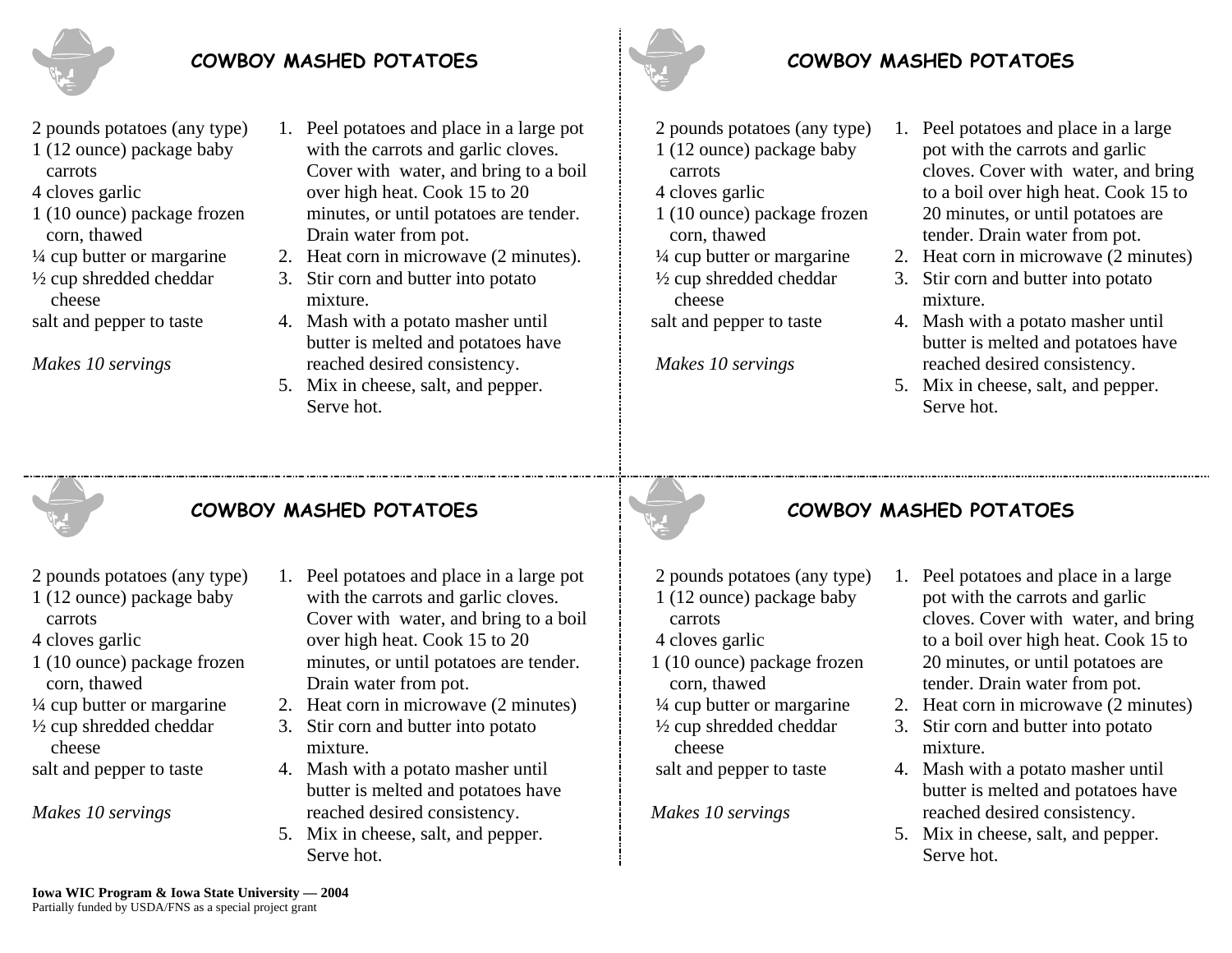

## **PAPAS AL ESTILO VAQUERO**

- 2 libras de papas (cualquier tipo)
- 1 (12 onzas) paquete de
- zanahorias "bebes"
- 4 dientes de ajo
- 1 (10 onzas) paquete de maíz congelado (descongelado)
- ¼ taza de mantequilla o margarina ½ taza de queso cheddar (rallado) sal y pimienta a gusto

Rinde 10 porciones

- 1. Pele las papas y colóquelas en una olla grande con las Zanahorias y los dientes de ajo. Cubra con agua y déjelas hervir (a fuego alto). Cocine de 15 a 20 minutos, o hasta que las papas estén tiernas. Escurra el agua. 2. Caliente el maíz en el microondas
- (2 minutos).
- 3. Añada el maíz y la mantequilla o margarina a las papas.
- 4. Maje las papas hasta que la mantequilla o margarina se derrita y las papas hayan adquirido la consistencia deseada.
- 5. Añada el queso, sal y pimienta. Sirva caliente.



## **PAPAS AL ESTILO VAQUERO**

2 libras de papas (cualquier tipo)

- 1 (12 onzas) paquete de
- zanahorias "bebes"

4 dientes de ajo 1 (10 onzas) paquete de maíz congelado (descongelado) ¼ taza de mantequilla o

margarina

½ taza de queso cheddar (rallado) sal y pimienta a gusto

Rinde 10 porciones

- 1. Pele las papas y colóquelas en una olla grande con las Zanahorias y los dientes de ajo. Cubra con agua y déjelas hervir (a fuego alto). Cocine de 15 a 20 minutos, o hasta que las papas estén tiernas. Escurra el agua.
- 2. Caliente el maíz en el microondas (2 minutos).
- 3. Añada el maíz y la mantequilla o margarina a las papas.
- 4. Maje las papas hasta que la mantequilla o margarina se derrita y las papas hayan adquirido la consistencia deseada.
- 5. Añada el queso, sal y pimienta. Sirva caliente.



# **PAPAS AL ESTILO VAQUERO**

2 libras de papas (cualquier tipo) 1 (12 onzas) paquete de zanahorias "bebes" 4 dientes de ajo 1 (10 onzas) paquete de maíz congelado (descongelado) ¼ taza de mantequilla o margarina ½ taza de queso cheddar (rallado) sal y pimienta a gusto

Rinde 10 porciones

- 1. Pele las papas y colóquelas en una olla grande con las Zanahorias y los dientes de ajo. Cubra con agua y déjelas hervir (a fuego alto). Cocine de 15 a 20 minutos, o hasta que las papas estén tiernas. Escurra el agua. 2. Caliente el maíz en el microondas
- (2 minutos).
- 3. Añada el maíz y la mantequilla o margarina a las papas.
- 4. Maje las papas hasta que la mantequilla o margarina se derrita y las papas hayan adquirido la consistencia deseada.
- 5. Añada el queso, sal y pimienta. Sirva caliente.



## **PAPAS AL ESTILO VAQUERO**

- 2 libras de papas (cualquier tipo)
- 1 (12 onzas) paquete de
- zanahorias "bebes"
- 4 dientes de ajo
- 1 (10 onzas) paquete de maíz
- congelado (descongelado)
- ¼ taza de mantequilla o

margarina

½ taza de queso cheddar (rallado) sal y pimienta a gusto

Rinde 10 porciones

- 1. Pele las papas y colóquelas en una olla grande con las Zanahorias y los dientes de ajo. Cubra con agua y déjelas hervir (a fuego alto). Cocine de 15 a 20 minutos, o hasta que las papas estén tiernas. Escurra el agua.
- 2. Caliente el maíz en el microondas (2 minutos).
- 3. Añada el maíz y la mantequilla o margarina a las papas.
- 4. Maje las papas hasta que la mantequilla o margarina se derrita y las papas hayan adquirido la consistencia deseada.
- 5. Añada el queso, sal y pimienta. Sirva caliente.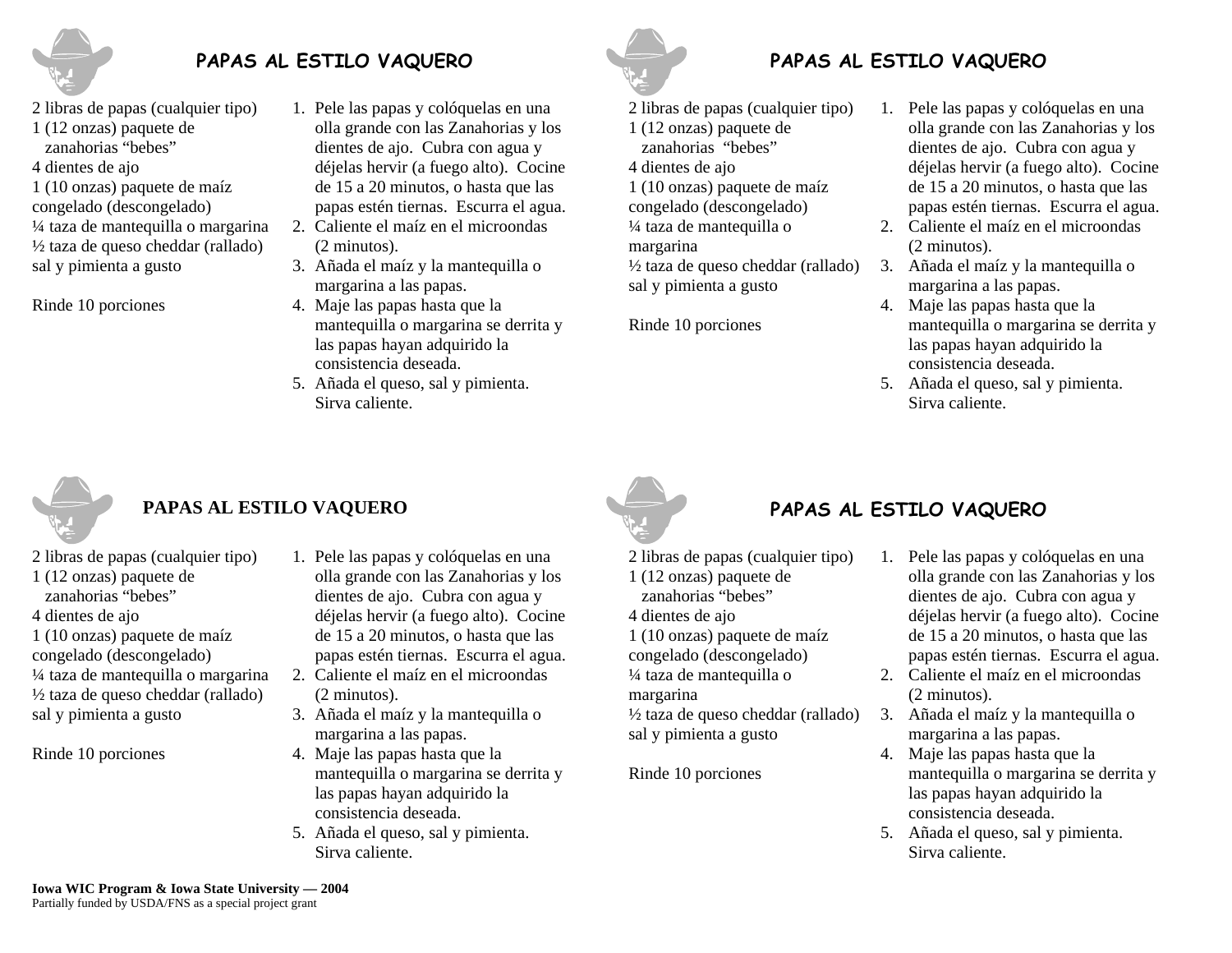

### **SWEET POTATO FRIES SWEET POTATO FRIES**

- Nonstick cooking spray
- 4 small sweet potatoes (~1lb.)
- 1 Tbsp. butter or margarine, melted

 ¼ tsp. salt or seasoned salt Dash ground cinnamon or nutmeg

- 1. Spray a 15 x 10 x 1-inch baking pan with cooking spray.
- 2. Scrub potatoes; cut lengthwise into quarters, then cut each quarter into 2 wedges. Arrange potatoes in a single layer in pan.
- 3. Combine butter or margarine, salt, and nutmeg. Brush onto potatoes.
- 4. Bake in a  $\overline{450^\circ}$  F oven for 20 minutes or until brown and tender.

*Makes 4 servings*



 Nonstick spray coating 4 small sweet potatoes (~1lb.) 1 Tbsp. butter or margarine, melted ¼ tsp. salt or seasoned salt Dash ground cinnamon or nutmeg

- 1. Spray a 15 x 10 x 1-inch baking pan with cooking spray.
- 2. Scrub potatoes; cut lengthwise into quarters, then cut each quarter into 2 wedges. Arrange potatoes in a single layer in pan.
- 3. Combine butter or margarine, salt, and nutmeg. Brush onto potatoes.
- 4. Bake in a  $450^{\circ}$  F oven for 20 minutes or until brown and tender.

*Makes 4 servings*



#### **SWEET POTATO FRIES SWEET POTATO FRIES**

Nonstick cooking spray

- 4 small sweet potatoes (~1lb.)
- 1 Tbsp. butter or margarine, melted

 ¼ tsp. salt or seasoned salt Dash ground cinnamon or nutmeg

- 1. Spray a 15 x 10 x 1-inch baking pan with cooking spray.
- 2. Scrub potatoes; cut lengthwise into quarters, then cut each quarter into 2 wedges. Arrange potatoes in a single layer in pan.
- 3. Combine butter or margarine, salt, and nutmeg. Brush onto potatoes.
- 4. Bake in a  $450^{\circ}$  F oven for 20 minutes or until brown and tender.



 Nonstick spray coating 4 small sweet potatoes  $($   $\sim$  1lb.) 1 Tbsp. butter or margarine, melted

 ¼ tsp. salt or seasoned salt Dash ground cinnamon or nutmeg

- 1. Spray a 15 x 10 x 1-inch baking pan with cooking spray.
- 2. Scrub potatoes; cut lengthwise into quarters, then cut each quarter into 2 wedges. Arrange potatoes in a single layer in pan.
- 3. Combine butter or margarine, salt, and nutmeg. Brush onto potatoes.
- 4. Bake in a  $450^{\circ}$  F oven for 20 minutes or until brown and tender.

*Makes 4 servings*

*Makes 4 servings*